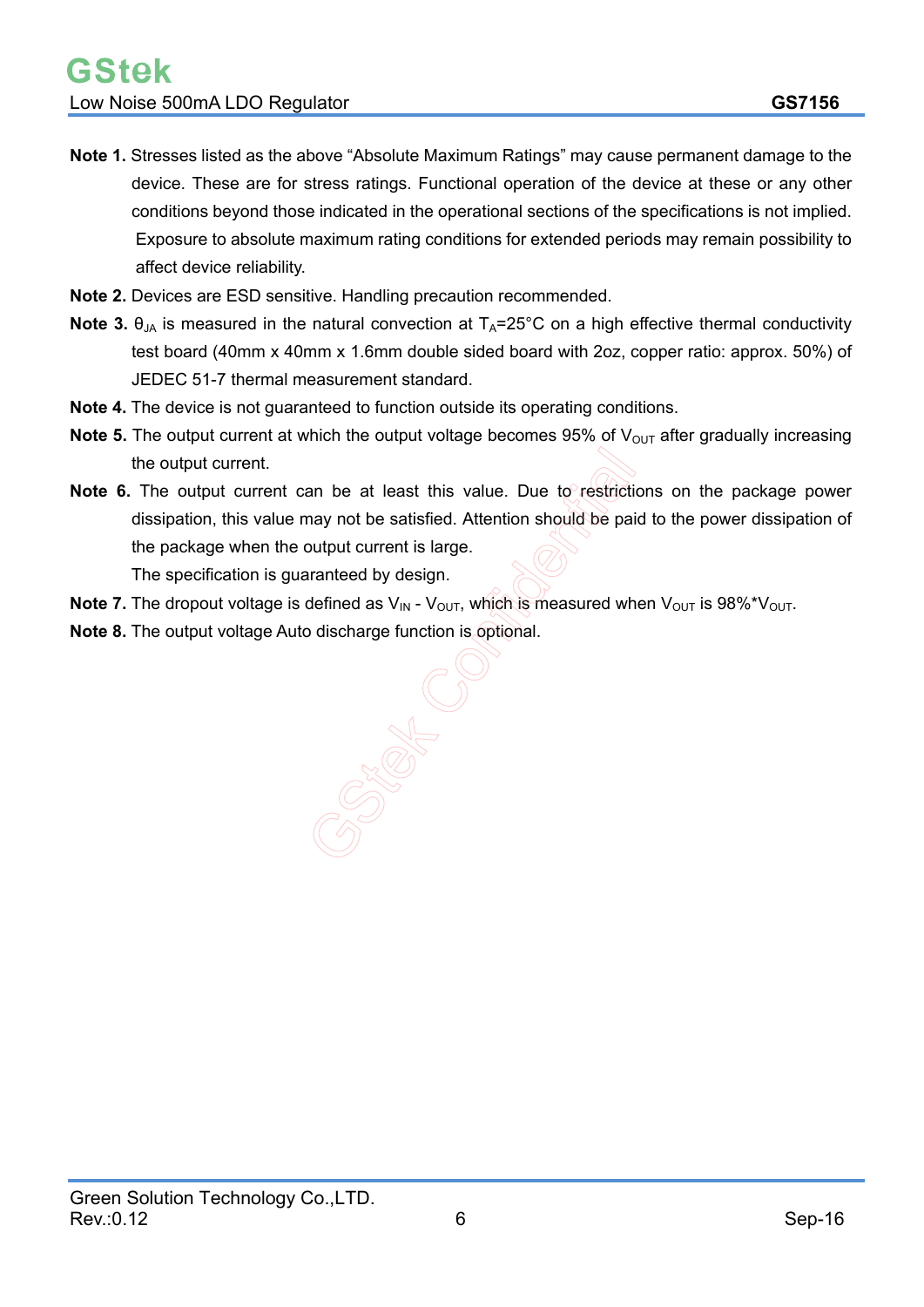# **Typical Characteristics**



**1. Output Voltage vs. Output Current (Cin=1.0uF,Cout=1.0uF,Temp=25**℃**)** 

Green Solution Technology Co.,LTD. Rev.:0.12 Sep-16

 $V_{\text{OUT}}$ =2.5V, no load  $V_{\text{OUT}}$ =3.5V, no load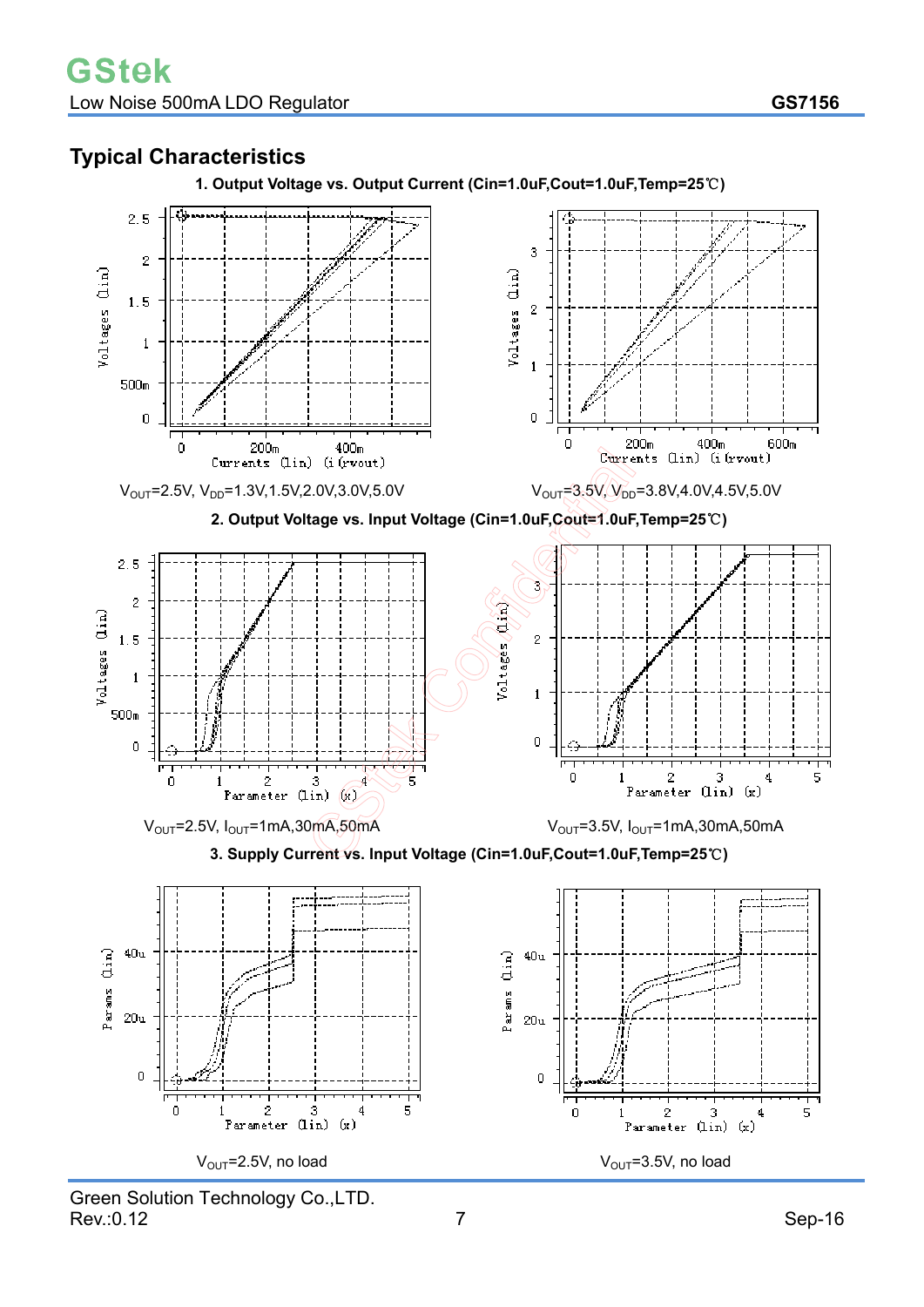

### **4. Output Voltage vs. Temperature (Cin=1.0uF,Cout=1.0uF,Iout=1mA)**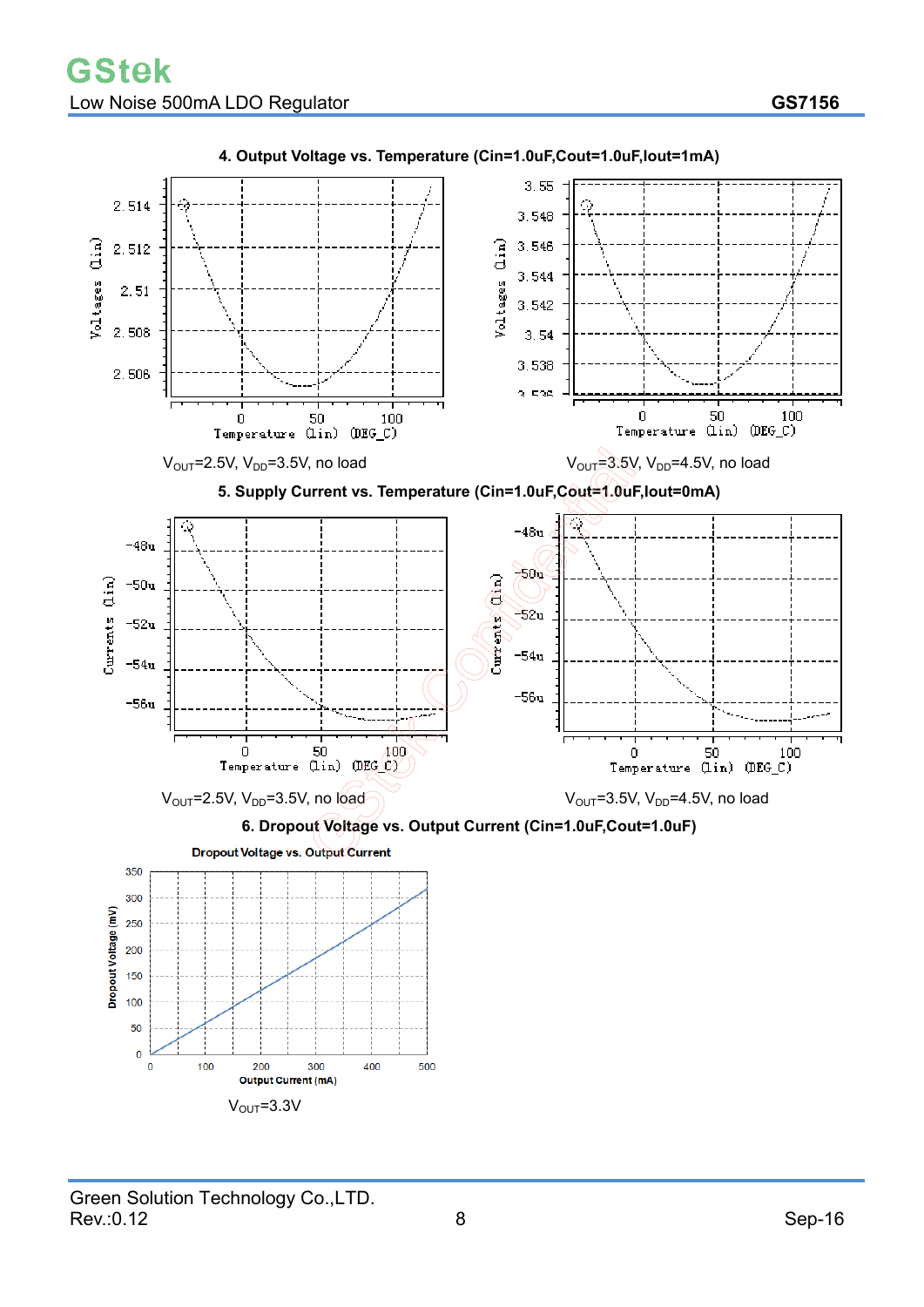

### **7. Dropout Voltage vs. Set Output Voltage (Cin=1.0uF,Cout=1.0uF,Temp=25**℃**)**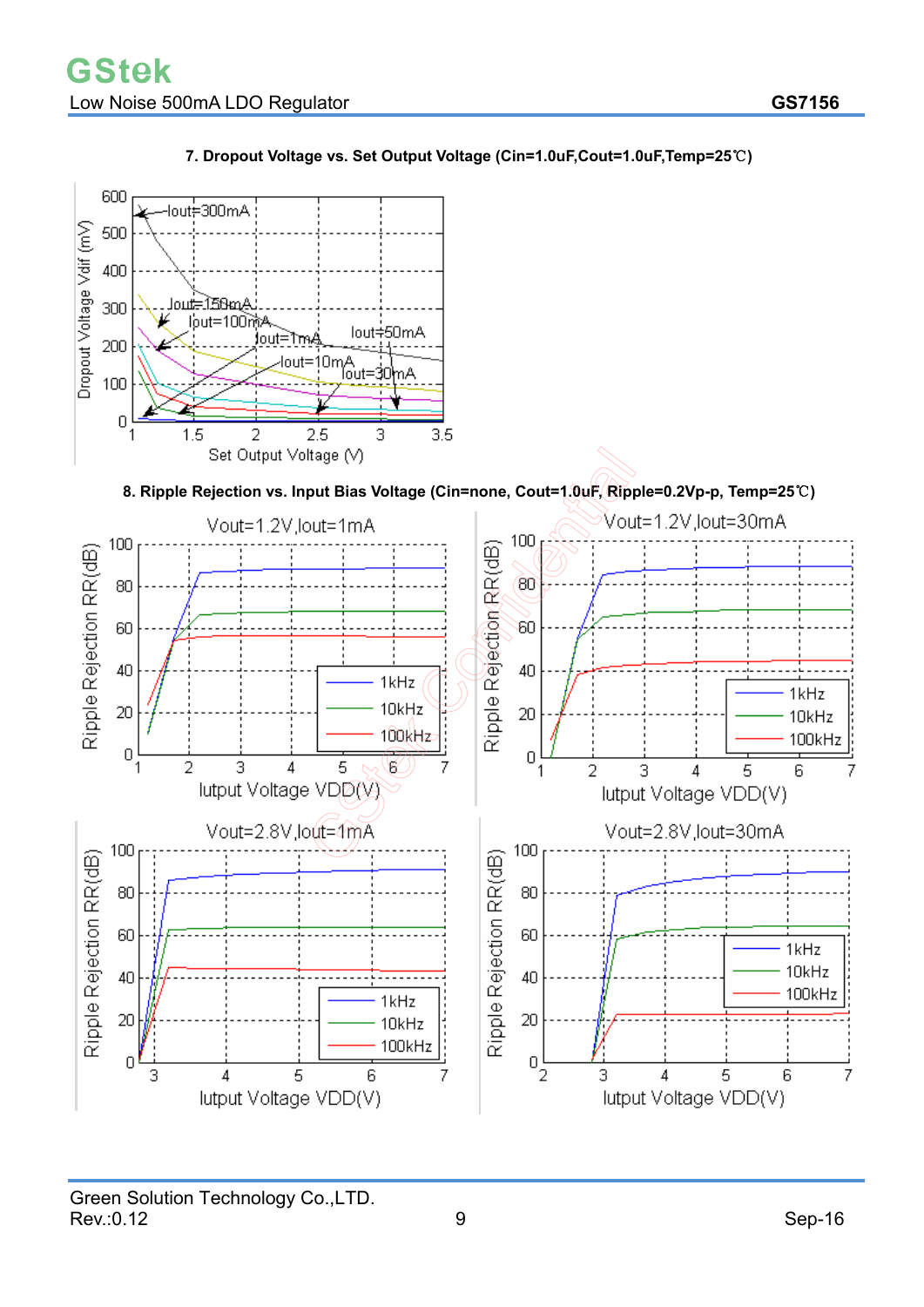$\overline{1}$ 

**Shutdown Current vs. Input Voltage** 



### **9. Shutdown Current vs. Input Voltage (Cin=1.0uF,Cout=1.0uF,Temp=25**℃**)**

FREQUENCYENZ 3

 $V_{\text{OUT}}$ =2.5V,V<sub>DD</sub>=3.5V,I<sub>OUT</sub>=30mA  $V_{\text{OUT}}$ =2.5V,V<sub>DD</sub>=5.5V,I<sub>OUT</sub>=30mA

FREQUENCY(Hz)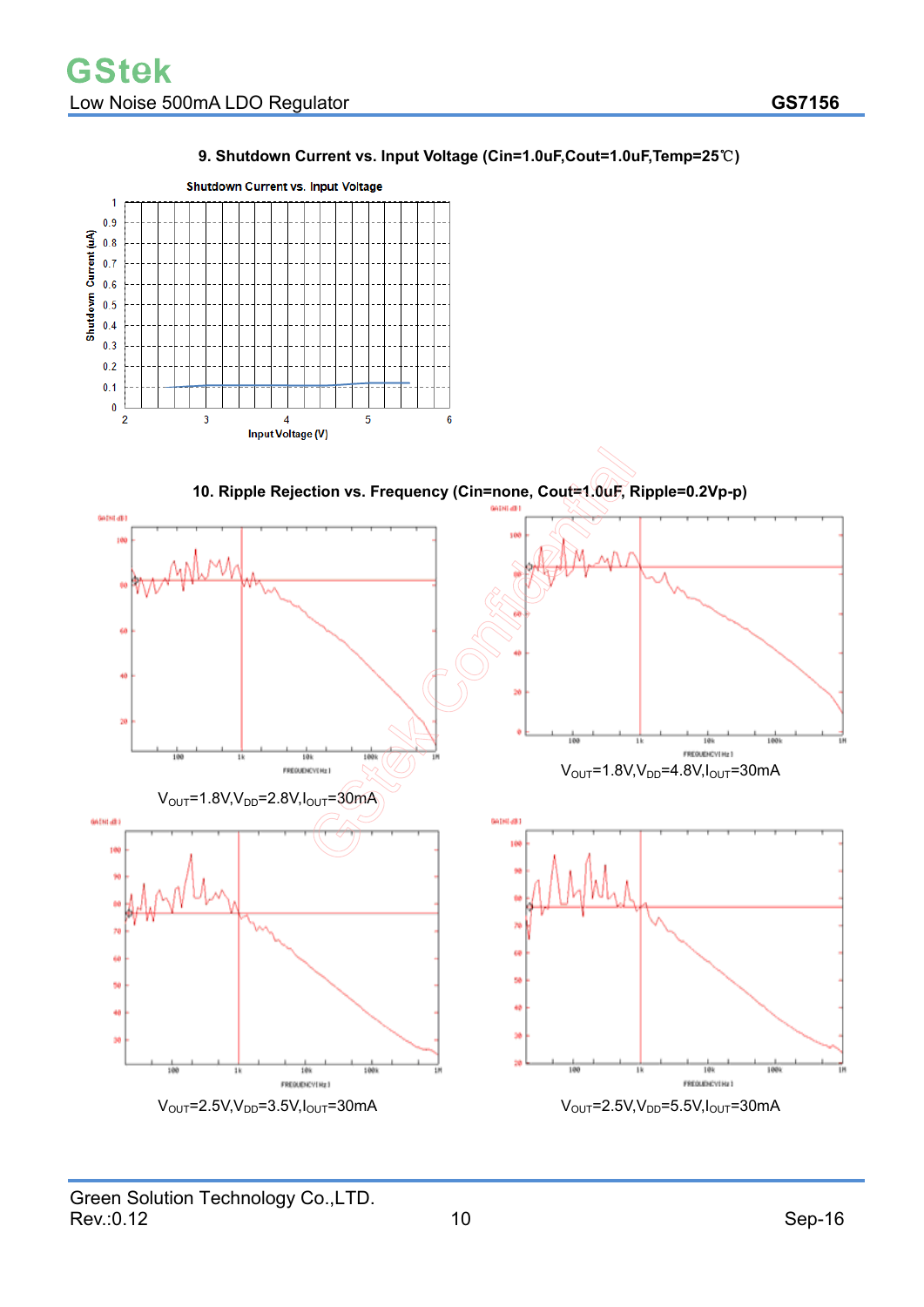

**11. Input Transient Response (Iout=30mA, tr=tf=5us, Temp=25**℃**)**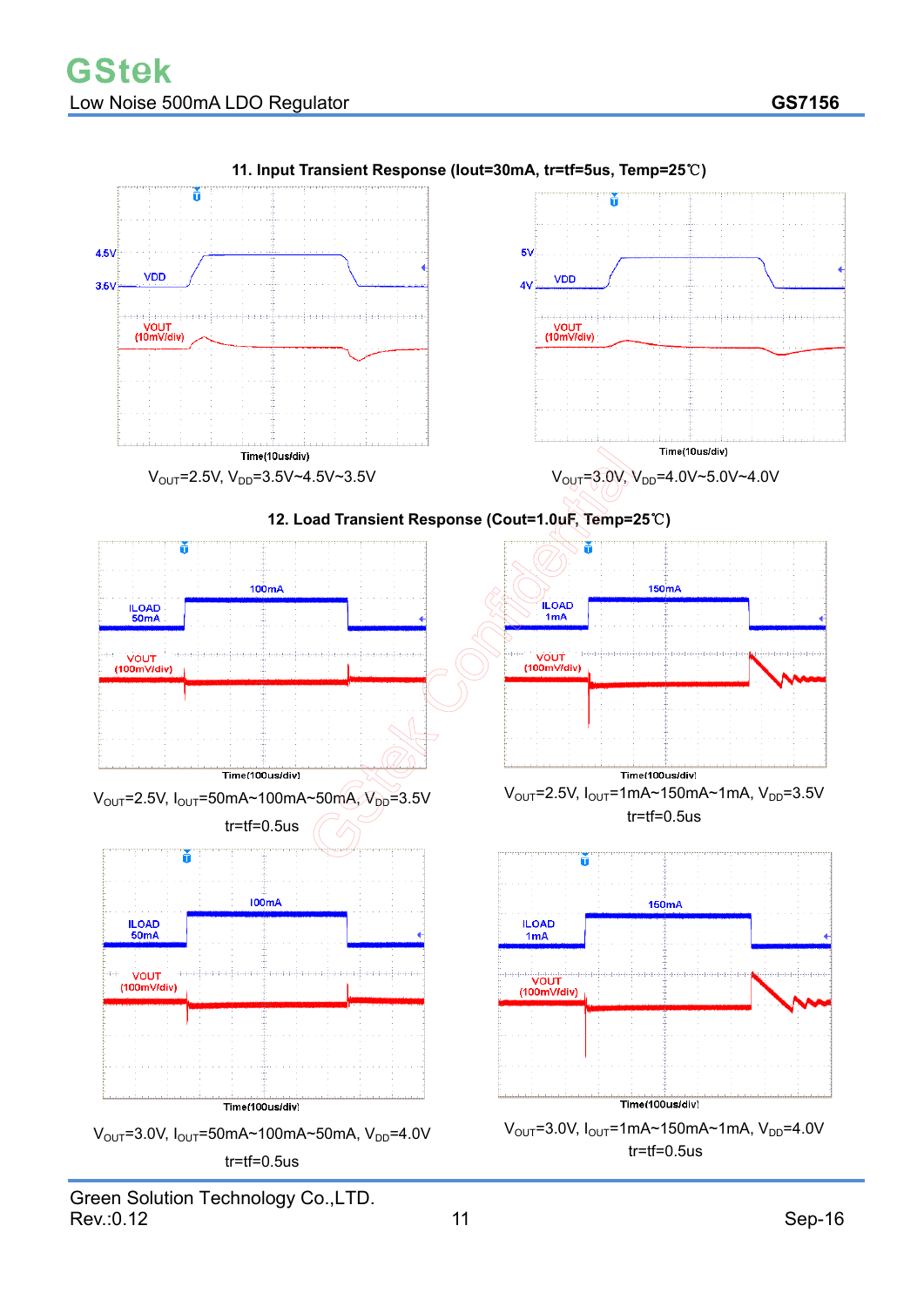

### **13. Turn On Speed with EN pin (Cin=1.0uF,Cout=1.0uF, Temp=25**℃**)**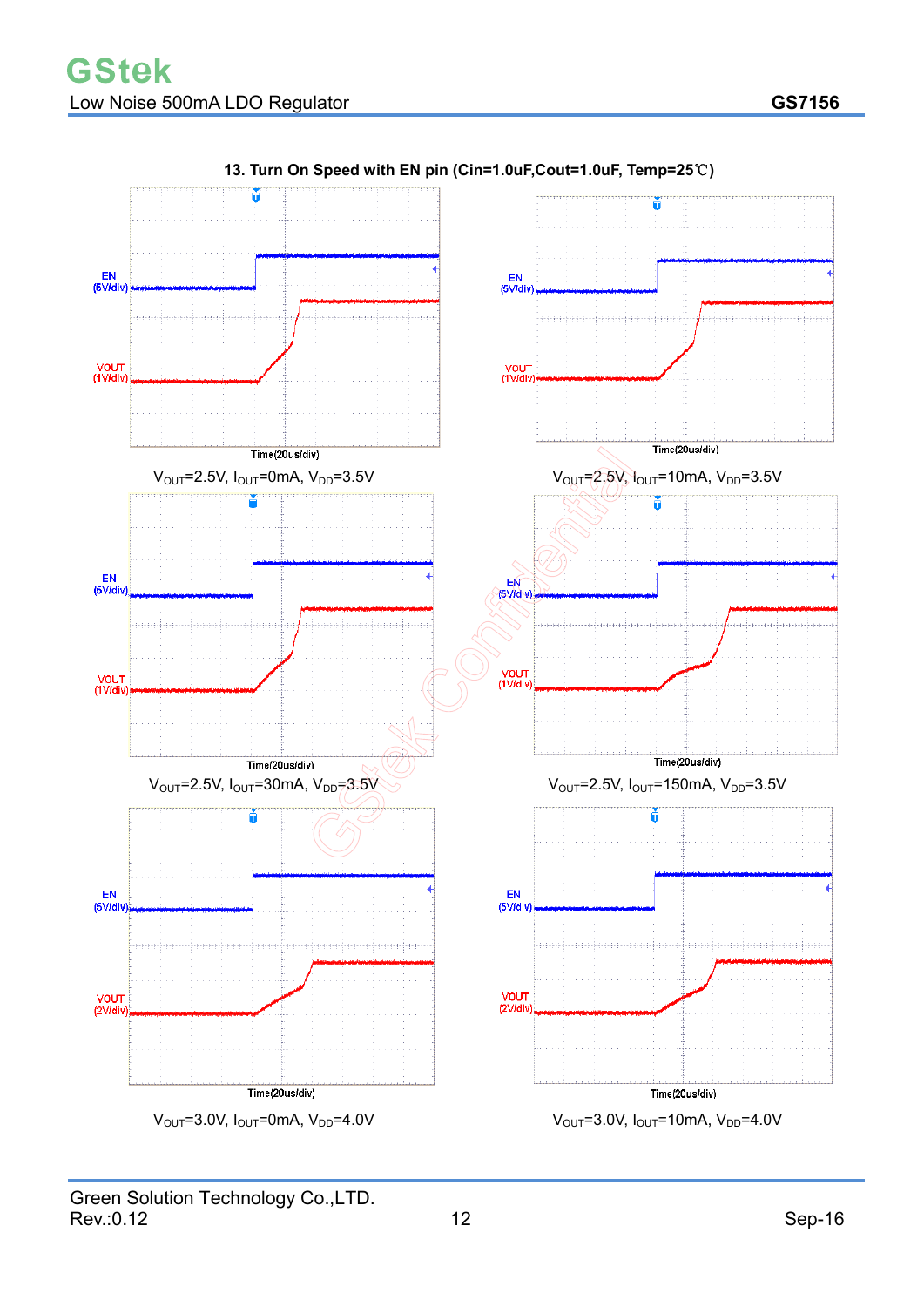

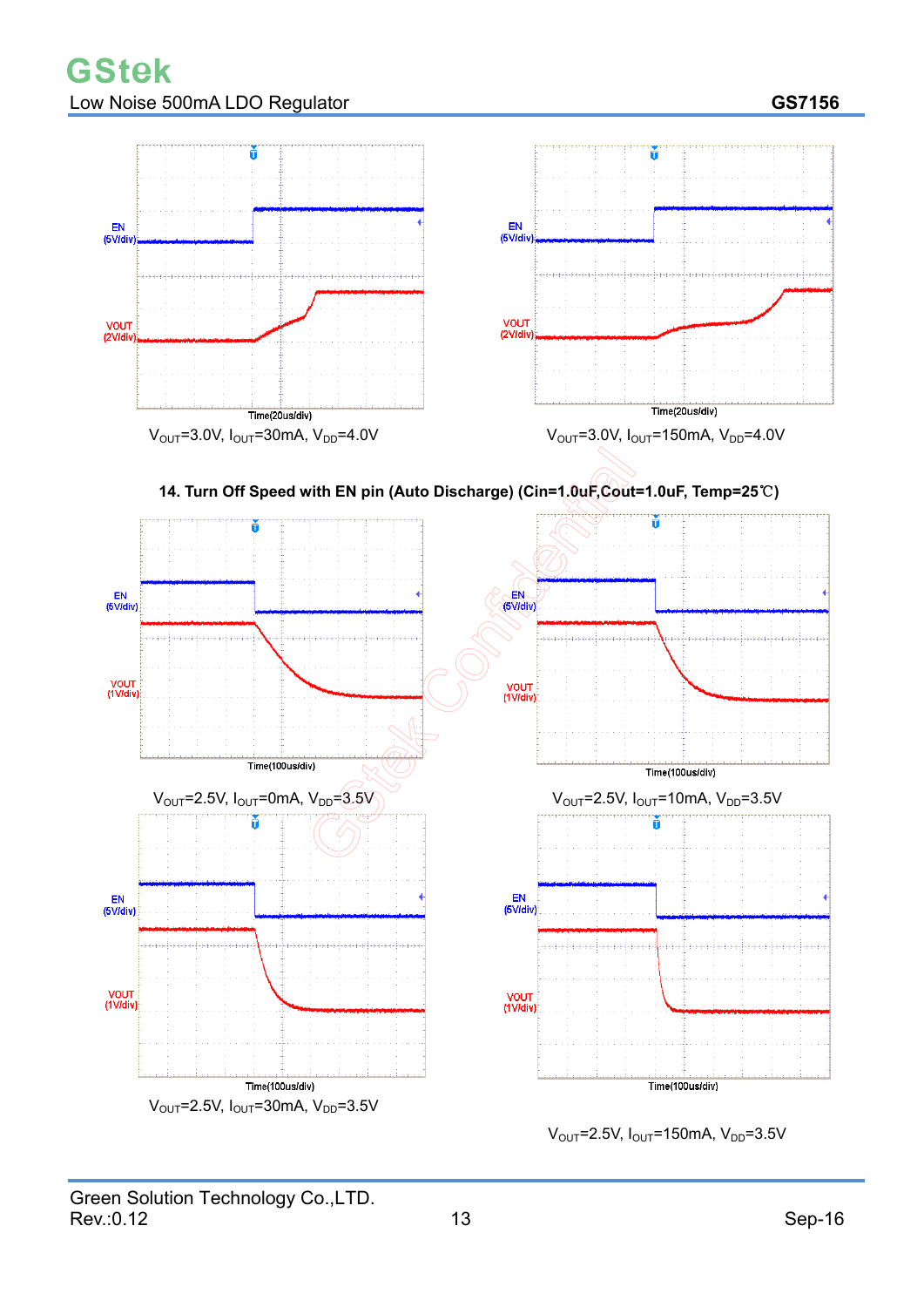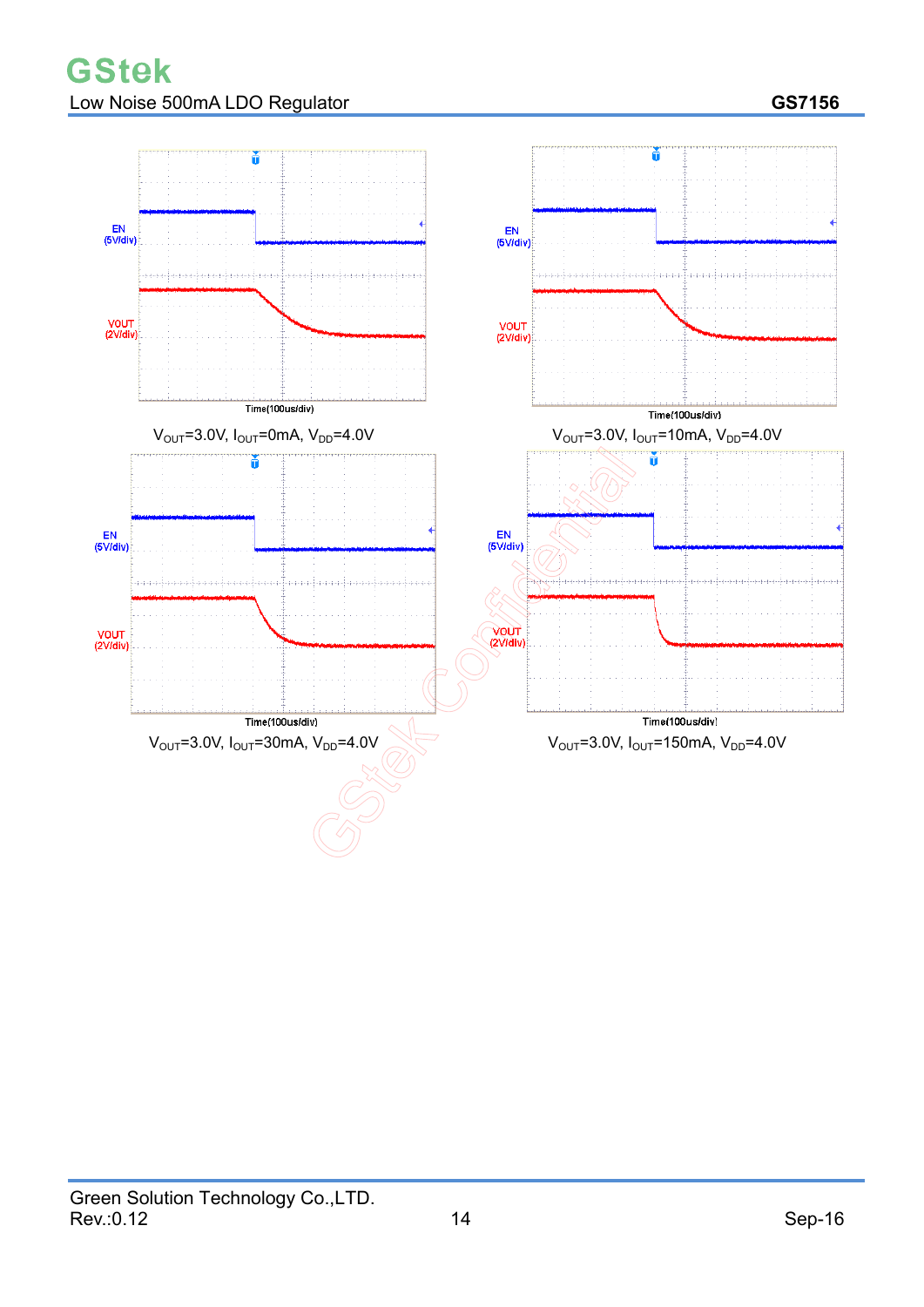# **Application Information Enable**

The GS7156 has a dedicated enable pin(EN). When the EN pin is in the logic low  $(V_{EN}<0.3V)$ , the regulator will be turned off, reducing the supply current to less than 1uA.

When the EN pin is in the logic high  $(V_{EN} > 1.2V)$ , the regulator will be turned on. Left open, the EN pin is pulled down by a internal resistor to shut down the regulator.

## **Current Limit and Short circuit current protection**

The GS7156 use a current mirror to monitor the output current. A small portion of the PMOS output transistor's current is mirrored onto a resistor such that the voltage across this resistor is proportional to the output current; this voltage is compared against the feedback voltage. Once the output current cannot exceeds the limit. The current is set to 620mA typically.

When the output voltage is less than  $0/2V$ , the short circuit current protection starts and maintains the loading current to 40mA. The output can be shorted to ground without damaging the device.

### **Output Capacitor**

The GS7156 is specifically designed to employ ceramic output capacitors as low as 1uF (X7R). The ceramic capacitors offer significant cost and space savings, along with high frequency noise filtering. Place the capacitors physically as close as possible to the device with wide and direct PCB traces.

Ceramic capacitors have different temperature characteristics and bias characteristics which depend on their dimensions and manufacturers. If the setting voltage is 2.5V or more and the capacitor's dimensions for  $V_{\text{OUT}}$  equal to 1.0mm by 0.5mm or smaller than that, the capacitance value might be extremely low. As a result, the capacitance might be much less than expected value. In such cases, the operation might be unstable at low temperature  $(-25)$ <sup>o</sup> or less). In that case, use a larger capacity, or a large dimensions' capacitor. (For example 1.6mm by

### **Input Capacitor**

0.8mm)

Good bypassing is recommended from input to ground to help improve AC performance. A 1uF  $(X7R)$  input capacitor or greater located as close as possible to the IC is recommended. Place the capacitors physically as close as possible to the device with wide and direct PCB traces.

**Power Dissipation and Layout Considerations**  Excessive power dissipation may cause thermal overload, and hence the increase of the IC junction temperature beyond a safe operating level. For continuous operation, it is highly recommended to keep the junction temperature below the maximum operation junction temperature 125°C for maximum reliability.

The relationship between  $\theta_{JA}$  and  $T_{J(MAX)}$  can be calculated as:

### $P_{D(MAX)} = (T_{J(MAX)} - T_A) / \theta_{JA}$

Where  $T_{J(MAX)}$  is the maximum operation junction temperature 125 $^{\circ}$ C, T<sub>A</sub> is the ambient temperature and the  $\theta_{JA}$  is the junction to ambient thermal resistance.

The power dissipation definition in device is:

 $P_D = (V_{IN} - V_{OUT}) \times I_{OUT} + V_{DD} \times I_{Q}$ 

As the above equations indicate, it is desirable to work ICs whose  $\theta_{JA}$  values are small such that  $T_{J(MAX)}$  does not increase strongly with  $P_D$ . To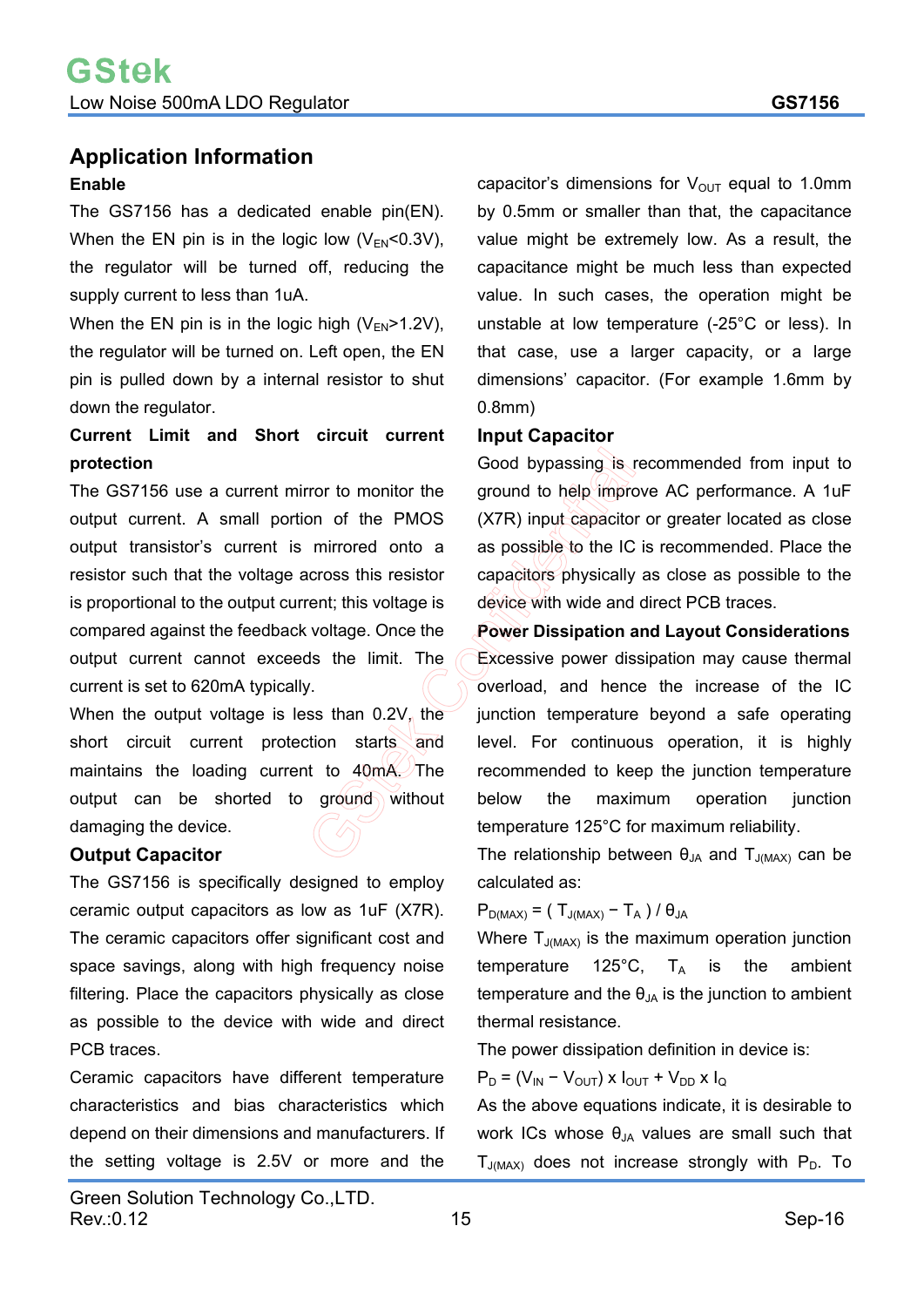avoid thermally overloading the GS7156, refrain from exceeding the absolute maximum junction temperature rating of 150°C under continuous operating condition. Overstressing the regulator with high loading currents and elevated input-to-output differential voltages can increase the IC die temperature significantly.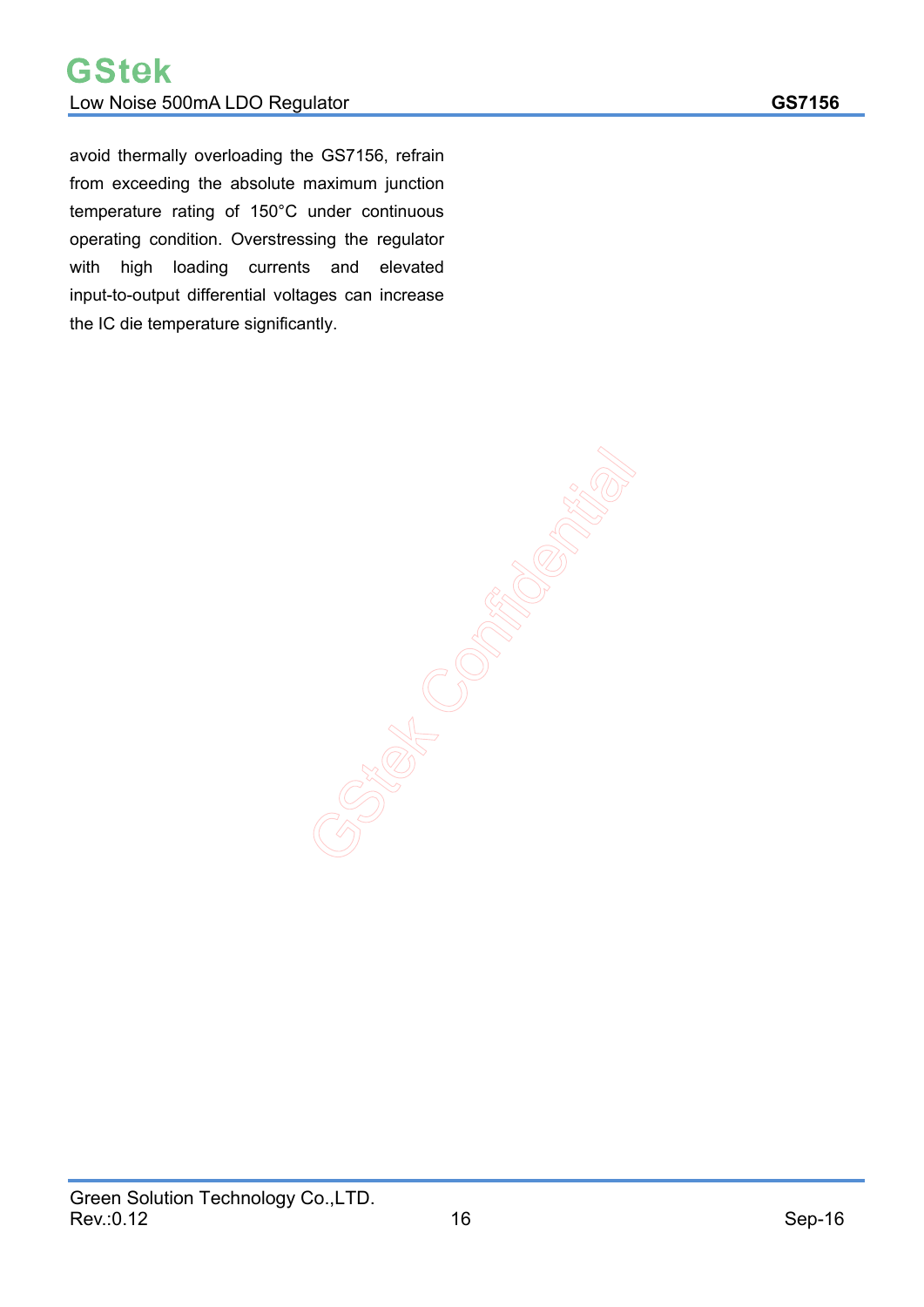# **Package Dimensions, TDFN6-2x2**



#### Note

- 1. Min.: Minimum dimension specified.
- 2. Max.: Maximum dimension specified.
- 3. REF.: Reference. Normal/Regular dimension specified for reference.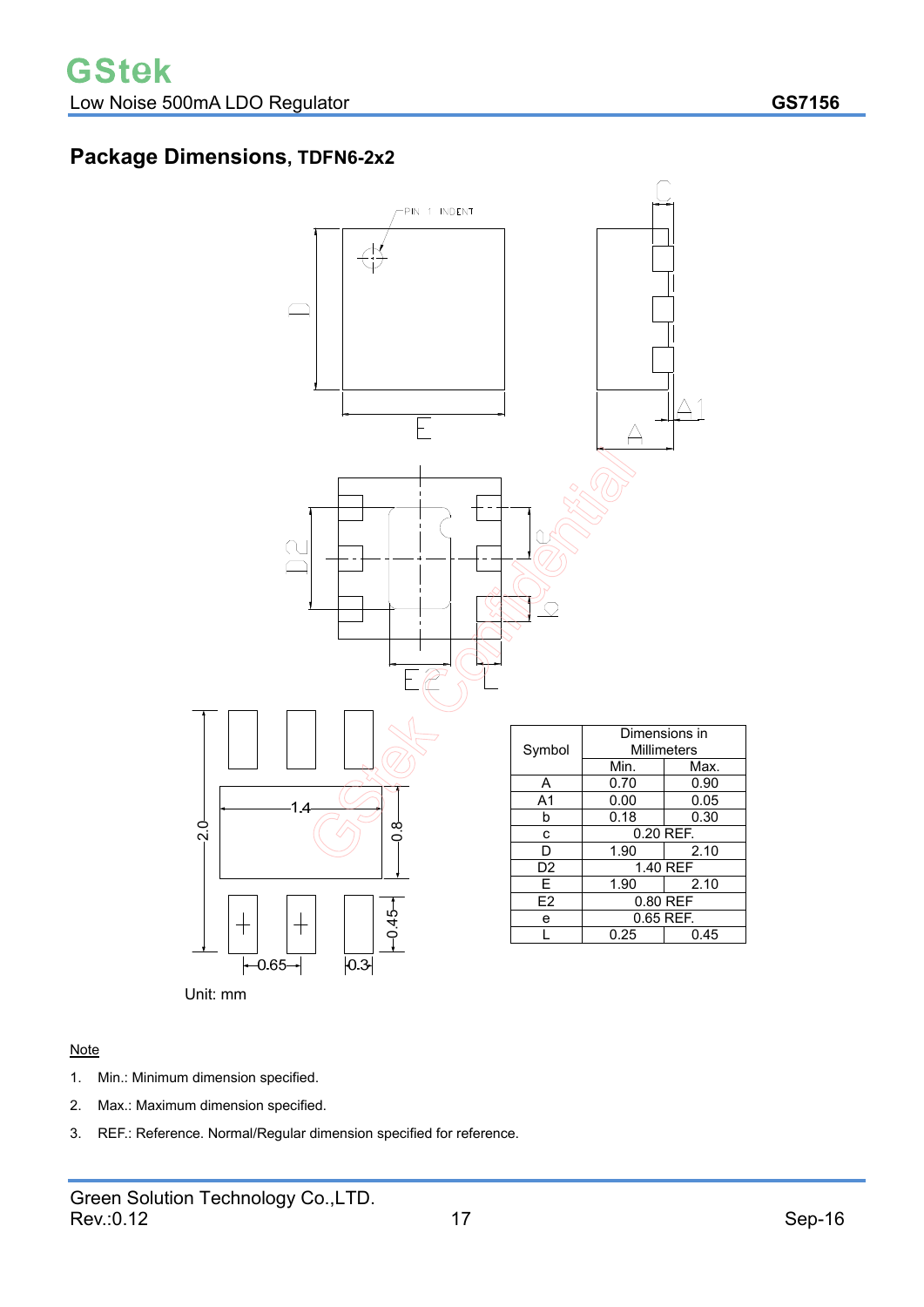# **Package Dimensions, SOT-23-5**



### **Note**

1.Min.: Minimum dimension specified.

2.Max.: Maximum dimension specified.

3.REF.: Reference. Normal/Regular dimension specified for reference.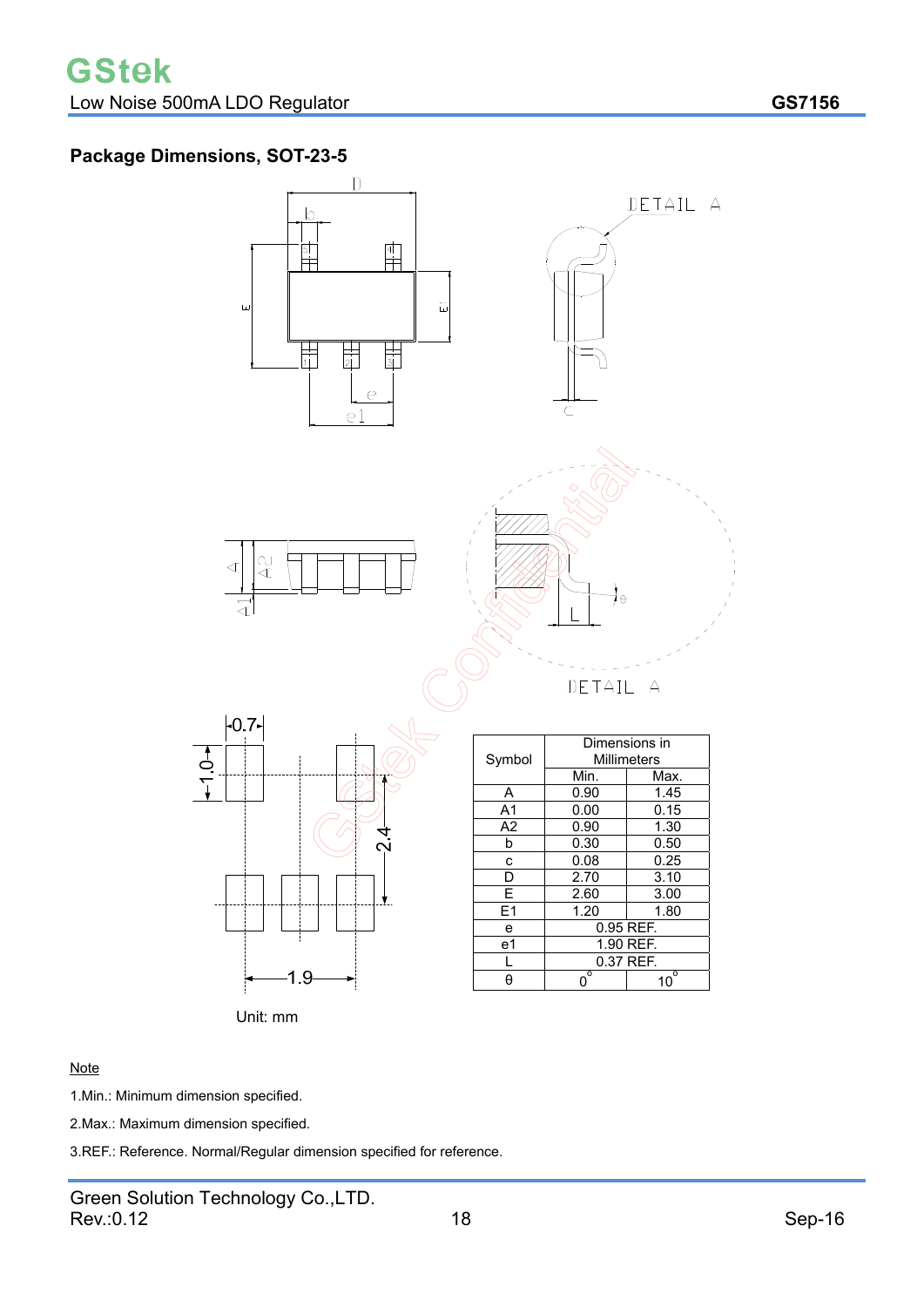# **Package Dimensions, SOT-353**



#### **Note**

1.Min.: Minimum dimension specified.

2.Max.: Maximum dimension specified.

3.REF.: Reference. Normal/Regular dimension specified for reference.